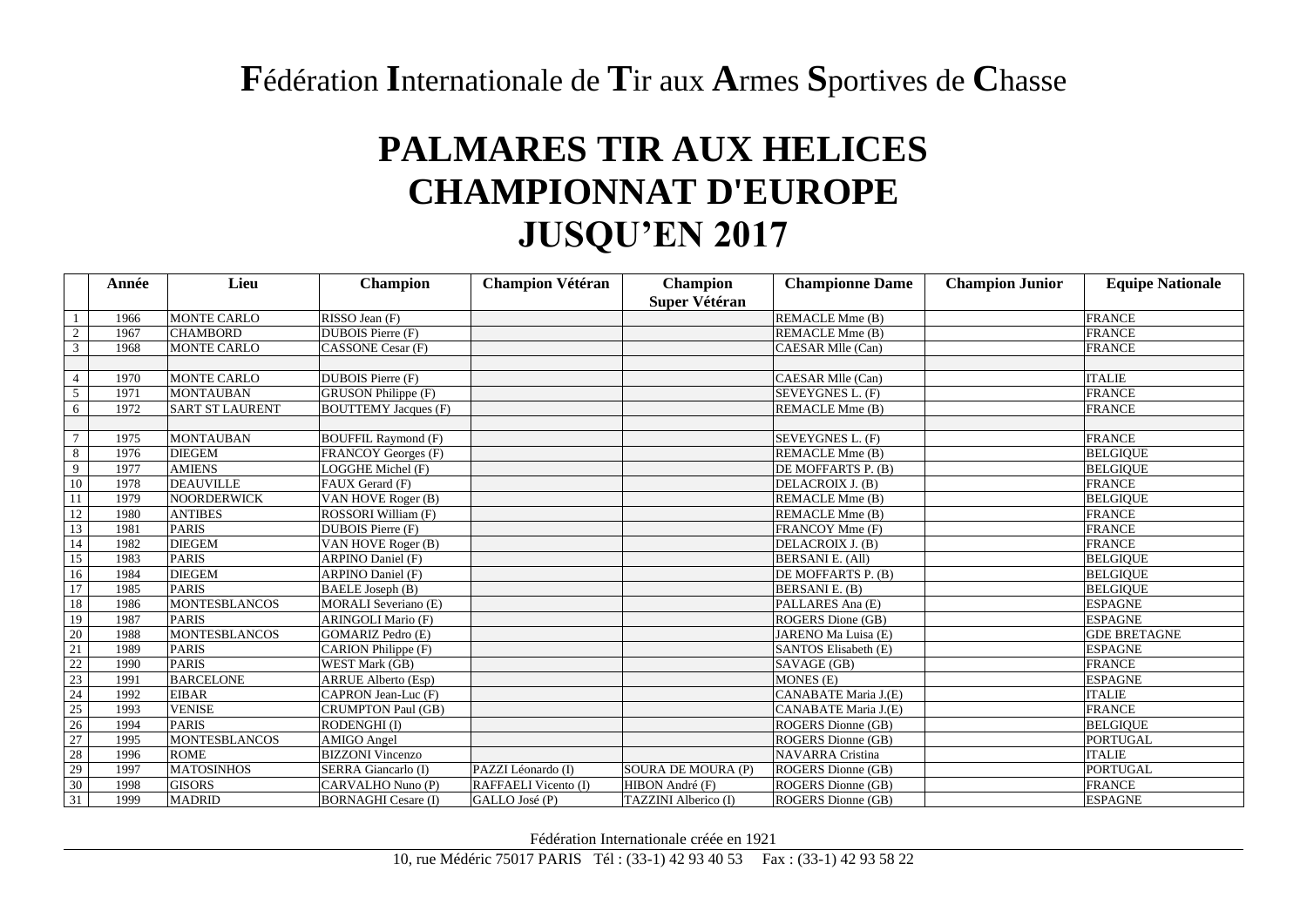## **F**édération **I**nternationale de **T**ir aux **A**rmes **S**portives de **C**hasse **PALMARES TIR AUX HELICES CHAMPIONNAT D'EUROPE JUSQU'EN 2017 (SUITE)**

|    | Année | Lieu                       | <b>Champion open</b>        | <b>Champion Senior</b>       | <b>Champion Vétéran</b>               | <b>Champion</b>                           | <b>Championne Dame</b>    | <b>Champion Junior</b>         | Equipe           |
|----|-------|----------------------------|-----------------------------|------------------------------|---------------------------------------|-------------------------------------------|---------------------------|--------------------------------|------------------|
|    |       |                            |                             |                              |                                       | Super-vétéran                             |                           |                                | <b>Nationale</b> |
| 32 | 2000  | <b>BOLOGNA</b>             | PAGLIONI S. (I)             | MANGANI A. (I)               | PALMIERI C. (I)                       | SANTASILIA M. (I)                         |                           | <b>ITALIE</b>                  |                  |
| 33 | 2001  | POVOA DE VARZIM            |                             | <b>VENTURINI Gaetano (I)</b> | <b>VENTURINI Gaetano (I)</b>          | GALLO José (P)                            | <b>JEFFREY Tracy (GB)</b> | SARDO Sergio (P)               | <b>GB</b>        |
| 34 | 2002  | <b>MADRID</b>              |                             | CARRATALA Alb. (E)           | <b>VENTURINI Gaetano (I)</b>          | CHAVES Renato (P)                         | DE BROUX Marie (I)        | ANGUISSOLA B. (I)              | <b>GB</b>        |
| 35 | 2003  | <b>BOLOGNA-ITALIE</b>      |                             | PROIETTI ROBERTO(I)          | ECHEVARRIA JUAN (E)                   | <b>CECCONI RODOLFO (I)</b>                | CUZZANI VALENTINA (I)     | CARROZZA DAVIDE (I)            | <b>ITALIE</b>    |
| 36 | 2004  | <b>VALLE ANIENE - ROMA</b> |                             | CASALINI M.(I)               | PANSINI D. (I)                        | MIRI (I)                                  | CUZZANI Valentine (I)     | SANFILIPPO (I)                 | <b>USA</b>       |
| 37 | 2005  | <b>GIOIA DEL COLLE</b>     |                             | DELLICARRI R. (I)            | RABUINI A. (IT)                       | COLTRO B. (I)                             | TATTINI P. (I)            | GRAZINI V. (I)                 | <b>ITALIA</b>    |
| 38 | 2006  | <b>PEVIDEM</b>             |                             | VITAL RODRIGUES (P)          | <b>BODINI, AMILCARE</b>               | ECHEVERRIA, JUAN                          | CUZZANI, VALENTINA        | <b>RUI MIGUEL RODRIGUES</b>    | <b>PORTUGAL</b>  |
| 39 | 2007  | CONSELICE                  |                             | COOK JAMES (UK)              | <b>BONI ROBERTO PINO (I)</b>          | MORI SERGIO (I)                           | HERON NICOLA (U.K.)       | PERSICI LUCIANO (I)            | <b>ESPAGNE</b>   |
| 40 | 2008  | LAZIO                      |                             | <b>MACADO MARINO (P)</b>     | <b>BARTOLI PAOLO</b> (I)              | SALVUCCI RODOLFO (I) ROSTINI LUCIDI KATIA |                           | DAL PORTO GIACOMO (I) PORTUGAL |                  |
|    |       |                            |                             |                              |                                       |                                           |                           |                                |                  |
| 41 | 2009  | <b>BOLOGNE</b>             |                             | DAL PORTO Giacomo (I)        | <b>SCARAVELLI Emilio (I)</b>          | RABUINI Alessandro (IT)                   | CUZZANI Valentina (I)     | DAL PORTO Giacomo (I)          | PORTUGAL         |
| 42 | 2010  | <b>SEVILLE</b>             | GRAZZINI Valério (I)        | <b>GOLFARI</b> Paolo (I)     | SCARAVELLI Emilio (I)                 | BODINI Amilcare 'I)                       | PASTOR Loli (I)           | <b>GRAZZINI Valerio (I)</b>    | PORTUGAL         |
| 43 | 2011  | <b>BOLOGNE</b>             |                             | GOVINI Guiseppe (I)          | <b>BARELLI</b> Paolo (I)              |                                           | CUZANNI Valentina.(I)     | <b>NATHAN Hales (GB)</b>       | <b>ITALIE</b>    |
| 44 | 2012  | <b>PORTO</b>               | PEREIRA MACHADO (P)         | PEREIRA MACHADO (P)          | BARAL DE ALMEIDA (P) SOARES SILVA (P) |                                           | PASTOR COLOMER (E)        | <b>NATHAN Hales (GB)</b>       | PORTUGAL         |
| 45 | 2013  | <b>GHEDI</b>               | PROIETTI Roberto (I)        |                              | MONTI Giovanni (I)                    | <b>MORINI</b> Franco (I)                  | <b>BELL Jane (UK)</b>     | ALDERANI Allessandro (I)       | <b>ITALIE</b>    |
| 46 | 2014  | SOMONTES -MADRID (ESP)     | FERNANDES F. (E)            |                              | <b>MARTIGNONI A. (I)</b>              | RODENGHI G. (I)                           | LIENARD S. (BEL)          | TORREGROSA B. (E)              |                  |
| 47 | 2015  | LE TOUQUET (F)             | <b>TASSINARI Franco (I)</b> |                              | TASSINARI F. (I)                      | SERRA G(I)                                | <b>ROGERS</b> Dionne (UK) | PAU M. (F)                     | <b>GBR</b>       |
| 48 | 2016  | $LAZIO$ (I)                | MESSORI Mauro (I)           |                              | MESSORI Mauro (I)                     | SERRA G(I)                                | DE MATTIA Federica (I)    | DIVIZIA Alessandro (I)         | <b>USA</b>       |
| 49 | 2017  | GHEDI (I)                  | PROIETTI Roberto (I)        |                              | TAIOCCHI Giampetro (I)                | <b>NEGRINI</b> Franco (I)                 | LIENARD Sophie (BEL)      | DINGLEY Ben (GBR)              | <b>ITA</b>       |

Fédération Internationale créée en 1921